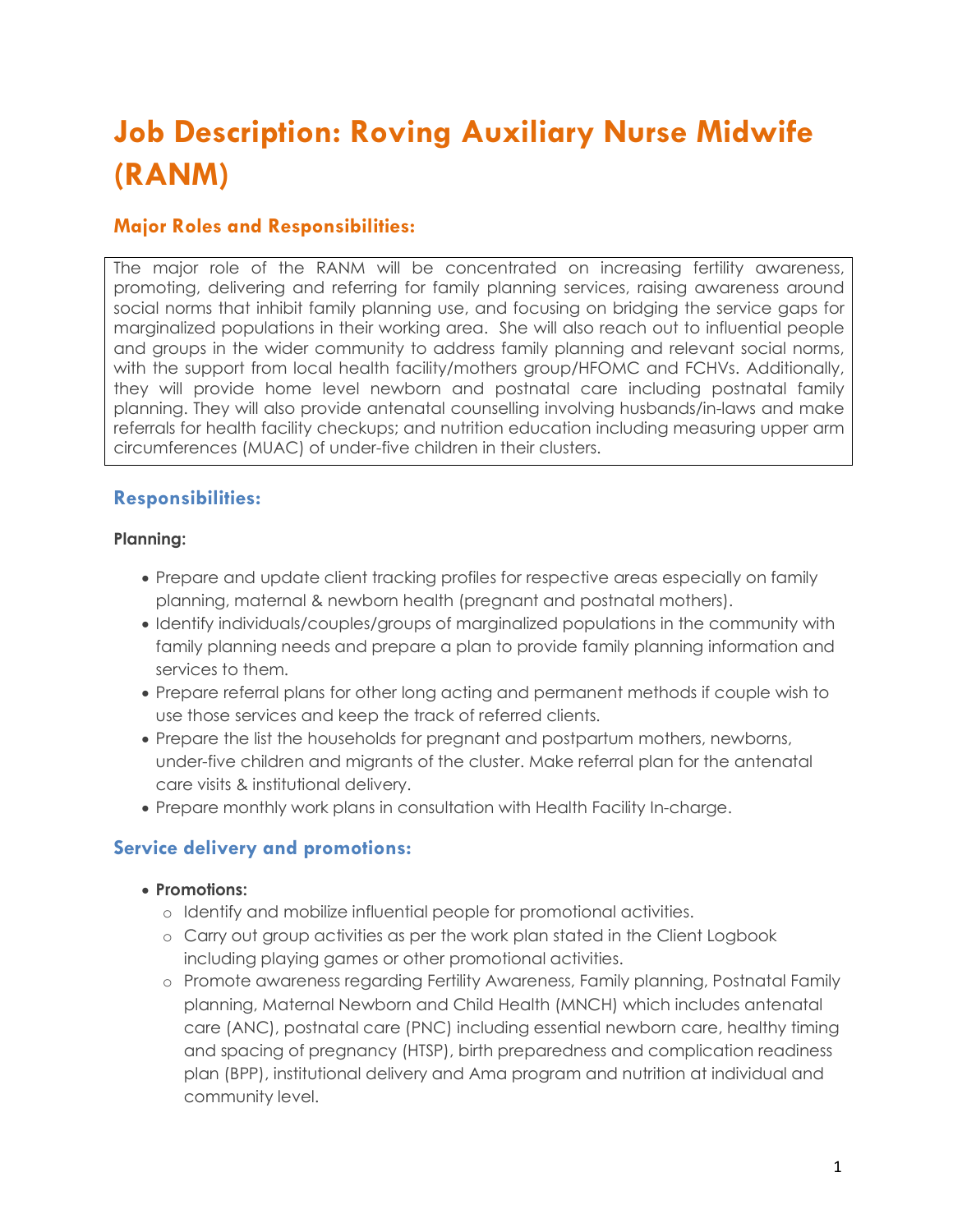- o Support FCHVs/Health mother groups (HMG) and male champions in implementing Pragati games in her cluster for diffusion of fertility and FAMILY PLANNING messages. Coach and mentor FCHVs/champions as per their need.
- o Promote linkages between the health facility and community people in terms of services available at the health facility.
- o Tap opportunities such as immunization clinic to provide FAMILY PLANNING counseling.

## • **Services delivery:**

## **Family planning (FAMILY PLANNING):**

- o Provide FAMILY PLANNING counseling and services at individual household level. The family planning service includes provision of Depo-Provera, Standard Days Method/CycleBeads, condoms, and oral pills in her cluster.
- o Manage and maintain waste disposal/products from provision of Depo-Provera by proper disposal system agreed with health facility.
- o Make referral for long acting reversible methods and permanent methods and follow up of those clients.
- o Obtain FAMILY PLANNING commodities from health facility.
- o Do follow up of those who discontinued use of FAMILY PLANNING and counsel them.

## **Antenatal care (ANC):**

- o Provide ANC counseling specifically on importance of ANC checkups; danger signs of pregnancy, labor, delivery and neonatal; essential newborn care; family planning; birth preparedness and complication readiness; institutional delivery and Ama program; nutrition and rest. Counseling should be more individualized based on the information and history taking (e.g. if woman does heavy work then advise for rest.)
- o Do at least two ANC visit to provide counseling services and provide care on the request of client.
- o Facilitate to involve husbands and in-law during visits and counseling.
- o Make referrals for ANC checkups as per the protocol and follow up on them.
- o Referral for health facility delivery and follow up for postnatal care.
- o Do immediate referrals in case of any danger signs.

#### **Postnatal care (PNC):**

- o Do two PNC home visits to provide postnatal care to mother and newborn as per the protocol. Provide care as per the assessment findings.
- o Counsel on newborn care warmth, cleanliness, exclusive breastfeeding, cord care, eye care, immunization; post-partum FAMILY PLANNING; danger signs of postnatal and neonatal; and nutrition.
- o Refer in case of danger signs and follow up of referral cases.
- o Facilitate to involve husbands and in-law during visits and counseling.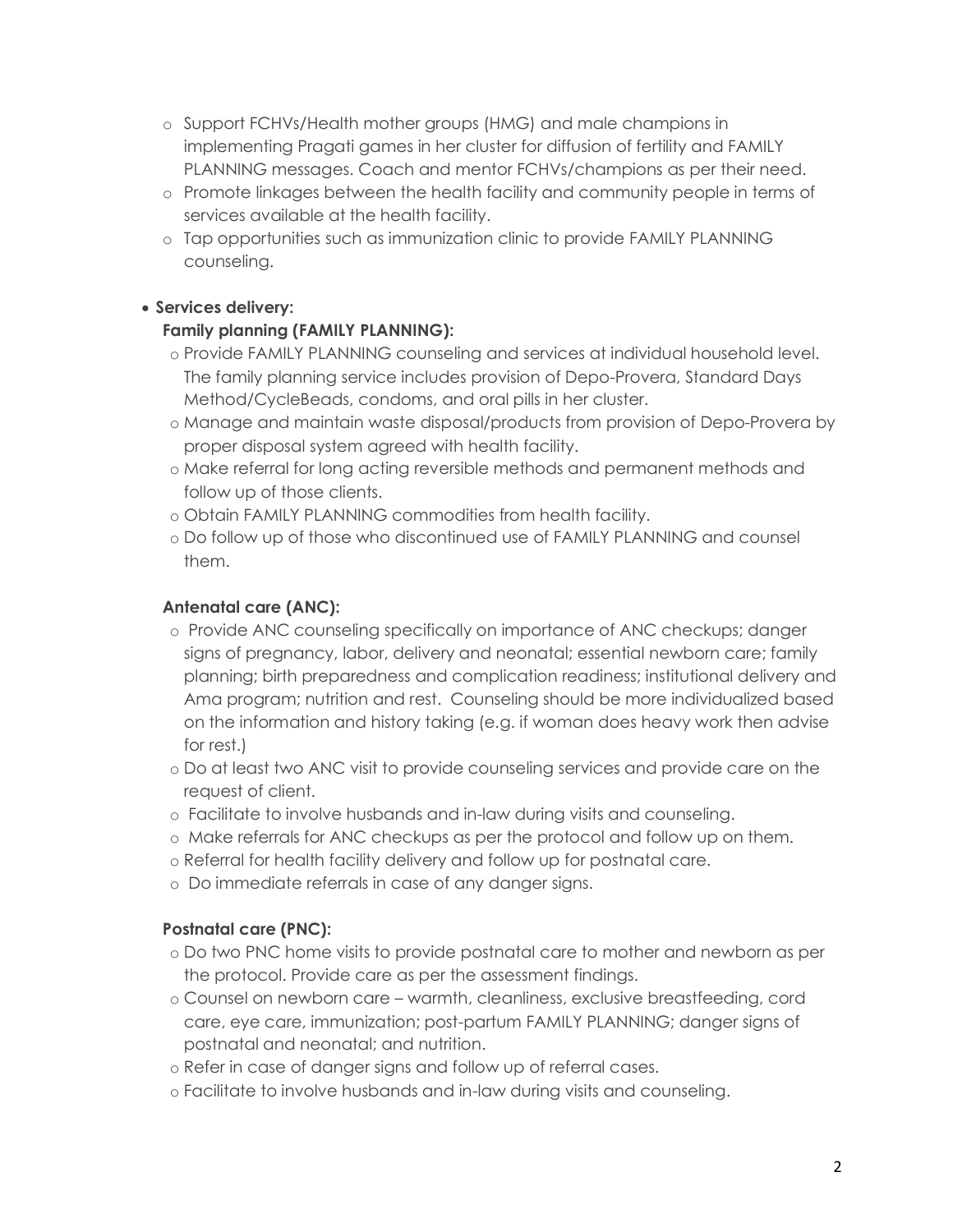#### **Other health services:**

- o Measure upper arm circumference (MUAC) of under-five children to figure out nutritional status and counsel.
- o Counsel on exclusive breast feeding, immunization, nutrition, danger signs, and hygiene.
- o Referral as needed.
- o Provide first aid services and refer as needed.

## **Coordination:**

- o Coordinate and mobilize the relevant influential people and groups in the community to promote fertility, family planning and supportive social norms around family planning use as well as for wider community awareness and service access under RANM program in order to diffuse information. This will depend on the specific stakeholders and barriers identified in the community, but might include religious leaders and other influential people, and might include groups where people participate.
- o Partner with other health stakeholders in the community to enhance diffusion and coverage including the FCHVs, Male and HMG champions, HMGs, and any other health service providers.
- o Coordinate and collaborate with health facility staff for referrals, promotion of each other's services, coordinated work planning, mutual accountability, manage commodities, possible solution of the problems occurred at community level during work and provide FAMILY PLANNING user follow up.
- o Assure coordination of information and services between themselves and the health facility. Examples include promotion of each other's services, cross referrals for services and follow-up, coordinated work planning, mutual accountability, and management of commodities.
- o Coordinate and work with FCHVs in a team to provide community level family planning services. FCHVs refer for Depo-Provera and Standard days Method-CycleBeads and FCHVs will continue to promotion of family planning methods and distribution of oral pills and condoms as usual.
- o Coordinate and conduct group discussion on related to barriers of family planning such as fertility, social norms with influential people and other groups.
- o Serve as bridge among the health facility staff, HMGs, and targeted community people.

## **Follow up:**

- o Routine follow up of the individual/couples receiving RANM services in the community as per their Client Logbook.
- o Evaluation of the program activities according to the plan.